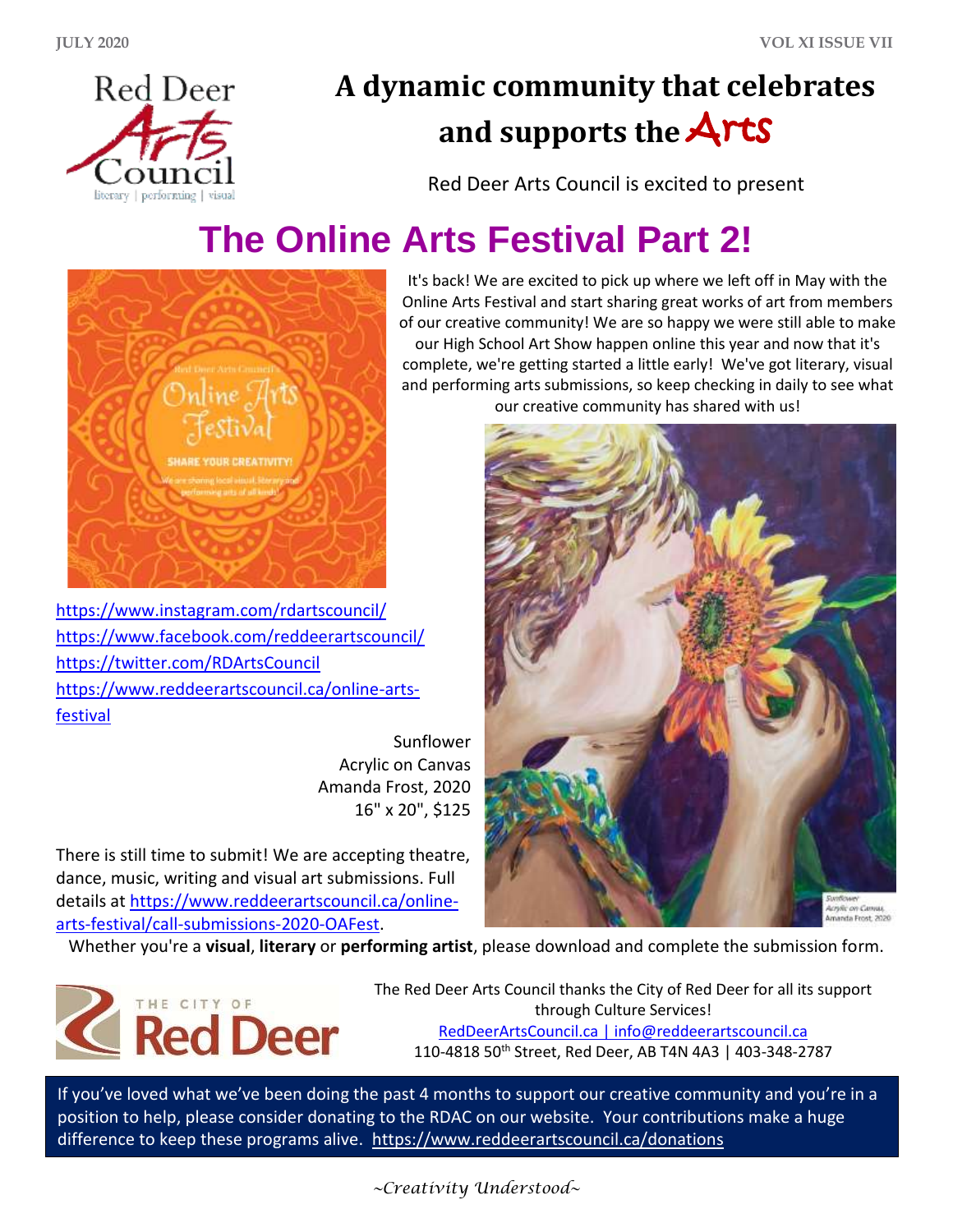

The Red Deer Arts Council is pleased to launch a new project to build strong communities, improve mental well-being and celebrate arts and culture as a driving force for joy in a trying time.

With beautiful weather upon us and the onset of summertime screen fatigue, we're excited to plan small live community-based concerts around the city, working with community organizers, associations and block connectors to help neighbourhoods celebrate a united spirit in Red Deer.

Red Deer Arts Council is excited to present the inaugural **"In the Neighbourhood" Concert Series**, which will run from in July and August 2020 in different communities around town. Right now, we have 6 spots for solo and duo musical performers and we're looking for more neighbourhoods to host events too!

These live outdoor concerts will feature local musicians performing curbside for the residents of each selected neighbourhood, allowing for physical distancing with seating on private front lawns and green spaces. Dates, times and exact locations will be communicated in the neighbourhood one day prior to the event in an effort to follow current provincial guidance on attendee limits (which grew to 200 as of June 30<sup>th</sup>! Woohoo!)

The Red Deer Arts Council is pleased to be able to support local performing artists through a grant provided by the City of Red Deer Culture Services and we are in discussions with other organizations, too!

Apply to be a performer in this project or register your community association's interest in hosting a concert here:<https://www.reddeerartscouncil.ca/online-arts-festival/neighbourhood-concert-series>

*If you're interested in volunteering with organizing, marketing, or other work to make this happen, please contact Suzanne a[t reddeerartscouncil@gmail.com](mailto:reddeerartscouncil@gmail.com) and include 'In the Neighbourhood' Volunteering in the subject line.* 

*~Creativity Understood~*